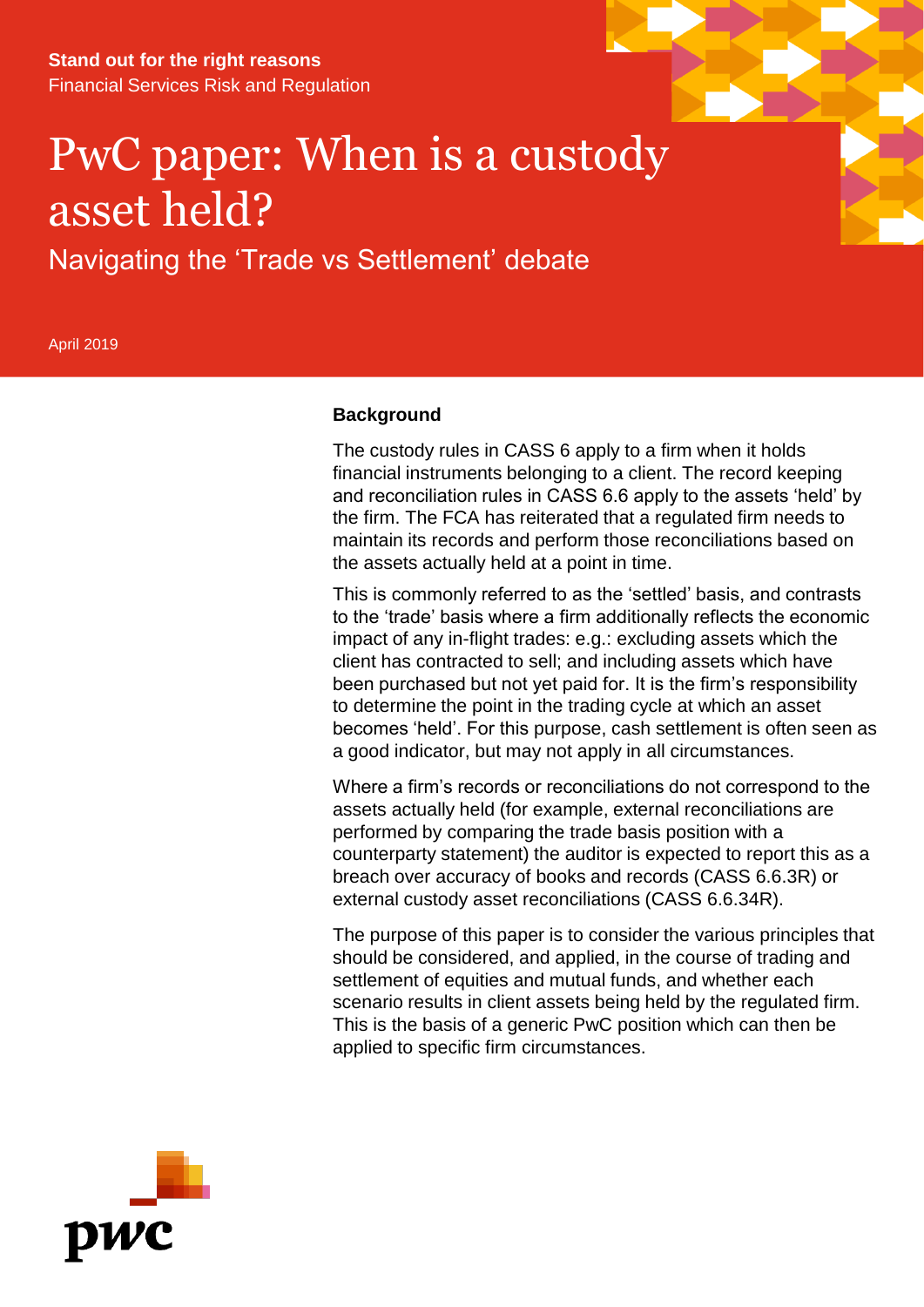## **Principles that should be considered**

When considering if assets are deemed to be 'held' (i.e. a client purchase trade has settled) a number of over-arching principles are required to be considered:

- Are the client's rights reflected appropriately in the event of insolvency? Is the client protected from any loss?
- Does the client record show either the asset or the client money? In normal trading we would expect a client to have either an asset or money – but not both.
- Do the books and records accurately reflect actual movements of assets and money: i.e. is the asset 'held' in reality?
- Does the client consider the trade to be settled and consequently the firm's obligation fulfilled?

Firms should also follow the principle of 'best expectations' – that is to say that a firm should maintain their books and records to the best of their knowledge and belief. That knowledge is not always perfect, and on occasion the expectation is not realised (e.g. a payment instruction to the bank is not processed). However, it's better to record the transaction as having occurred (and be right 99% of the time) than to deliberately not record it until confirmation is received a day or more after the transaction actually occurred – and have books and records which you know are incomplete.

In this respect, most regulated firms will have trading processes and controls in place that result in completed transactions on the scheduled or contractual settlement date in the significant majority of trades. They should therefore rely on this control environment to 'expect' trades to settle as contracted. This allows them to update their books and records accurately on a timely basis, rather than requiring confirmation that trades have settled before updating their records. Waiting for confirmation of trades would mean that the records would be inaccurate for the days until the confirmation is received, breaching CASS 7.15.3R and CASS 6.6.3R. Furthermore, this could mean that regulated firms are using external information to update their internal books and records, which would breach CASS 6.6.14R and CASS 7.15.13R.

Specific exemptions are available to firms for treatment of client money.

- DvP exemption for Authorised Fund Managers: CASS 7.11.21R does not require firms to treat monies received as client money provided a) monies are for the purpose of the issue or redemption of units in an authorised investment fund and b) the firm delivers its obligation for delivery of units or redemption proceeds within 1 business day. Any monies received under the use of this exemption, do not need to be treated as client money in the scenarios and principled detailed further in this paper.
- Firm using the banking exemption: CASS 7.10.16R specifies money held by banks and other credit institutions is not considered as client money, and therefore does not require to be protected and segregated as such. Firms who are using the banking exemption therefore are not required to treat monies received as client money in the principles and scenarios detailed further in this paper.

## **Trading scenarios**

When applying these principles, there are 3 distinct scenarios that firms can follow based on their trading arrangements with the market which drives the information that is available to them. The information available to firms ultimately drives the accuracy of their books and records:

Perfect information (Appendix 1): A firm is considered to have 'perfect' information when it has direct access to information over whether both client money and custody assets have been exchanged on the day the exchange occurs; and can update its books and records on this basis. Such firms may be a registrar or a direct member of a clearing exchange.

**Near perfect information (Appendix 2):** A firm that has 'near perfect' information has access the information of one side of the trade. For example, a firm that is a member of a commercial settlement system can see that for purchases, the client money has been exchanged. It can therefore use this information to conclude that the corresponding asset will be exchanged and update its books and records on this basis. This could include firms that use commercial settlement systems for trading.

**Imperfect information (Appendix 3):** When a firm has 'imperfect information', it does not have access to the above information on settlement date. This could include firms that trade through an intermediate broker or fund manager. A firm should therefore update its books and records according to the best expectation principle. The expectation made will depend on the nature of the trade, and any other available information; but in most cases the expectation will still be that the trade will have settled on the contractual date, and the books and records should reflect this.

Subsequently identified breaks, discrepancies, shortfalls and excesses should be followed up and resolved on a daily basis as normal, and would not cause the original treatment (booking of the trade) to be the incorrect thing to do, provided the firm's best expectation was that the trade would settle.

Only if a firm's best expectation is that the trade will not have settled should it not book the trade as settled on settlement date. Some of these scenarios are considered in this section.

This aligns with the industry use of updating books and records according to contractual settlement. Contractual settlement relies on firm's having an adequate control environment to allow trading to settle on the agreed contract date, regardless of physical exchanges of monies or assets, and is therefore a firm's best expectation of settlement.

**Fund managers (Appendix 4):** The scenarios above can be applied to trades in securities (shares) and funds (units). In the latter case the market counterparty will be the fund manager or Authorised Corporate Director (ACD). Where the investment firm is itself a fund manager or ACD, it will additionally have access to information on the creation/cancellation of units, and the 'market settlement' will be with the underlying Fund Trustee. Typically, the creation/cancellation of units takes place on 'contract date' which necessarily follows the trade date, but is still in advance of the cash settlement date. There are therefore three different stages which should be considered: prior to contract date, on contract date and on cash settlement date. For the purposes of illustration, it is presumed that cash settlement between the ACD and trustee always occur on cash settlement date.

Key terms and definitions are explained in Appendix 5

**Chris Sermon and Ehmer Aziz** PwC | CASS |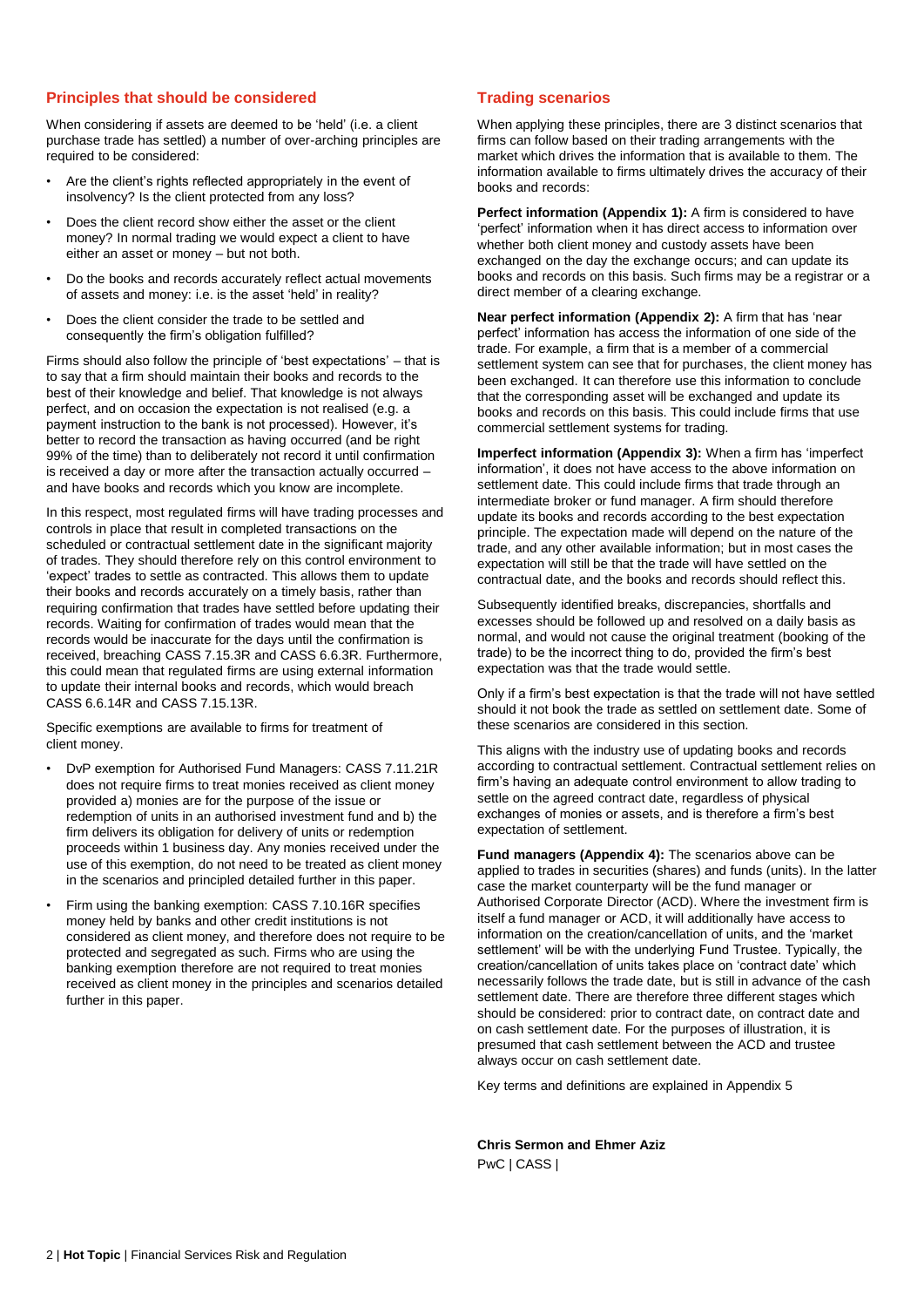## **Appendix 1: Perfect information**

When a firm is a registrar or a direct member of an exchange, it directly creates and/or has access to the information indicating if an asset has been held or disposed of, including both the movement of the asset and the corresponding cash. This means that the custody asset record can be updated on an actual basis.

#### **Asset purchase**

|                                                   | <b>Asset received</b><br>from market from client |     | Cash received Cash paid to market > Custody asset<br>counterparty | held?   | <b>Client money</b><br>held? | <b>Notes</b> |
|---------------------------------------------------|--------------------------------------------------|-----|-------------------------------------------------------------------|---------|------------------------------|--------------|
| <b>Before</b>                                     |                                                  | Yes | N٥                                                                | N٥      | Yes                          |              |
| settlement<br>date $(1)$                          | N٥                                               | N٥  | No                                                                | No.     | No                           |              |
|                                                   |                                                  | Yes | Y A.S                                                             | es /    | N٥                           |              |
| On or after                                       | Yes                                              | No  | Yes                                                               | Yes     | Negative                     |              |
| settlement<br>date DvP                            | No                                               | Yes | N٥                                                                | N٥      | ∕es                          |              |
|                                                   |                                                  | N٥  | No                                                                | No.     | N٥                           |              |
| On or after<br>settlement<br>date - not<br>DvP(5) |                                                  | Yes | N٥                                                                | Yes.    | N٥                           |              |
|                                                   | Yes                                              | N٥  | N٥                                                                | ∕es     | Negative                     |              |
|                                                   |                                                  | Yes | Yes                                                               | Yes/No? | N٥                           |              |
|                                                   | N٥                                               | No  | res                                                               | No      | Nc                           |              |

1. Prior to contractual settlement date it is presumed that no payment will be made by the firm to their market counterparty, and no asset will be received. The only remaining question is whether cash has been received from the client in advance of the purchase, in which case it will be held as client money.

- 2. Transaction pre-funded by the firm. Asset is held for the client with a corresponding client liability for the unpaid purchase cost. Client owes for the unpaid trade, which will be reflected in the individual client balance. If the overall client cash position is negative, this will be funded by the firm through the next day's internal reconciliation.
- 3. Client cash would be held under CASS 7 rules.
- 4. Trade will be rebooked or cancelled. There has been no cash movement between the client and the firm, and the firm and the market. No assets are held on behalf of the client.
- 5. When trading on a DvP basis through a commercial settlement system, purchased assets will be received when consideration is paid, or both legs of the trade will fail. In rare cases, or where trading with the market on a FoP basis, the cash and asset legs will not correspond, as shown here.
- 6. Firm has an outstanding obligation to settle with the counterparty, but the unpaid cash would not be segregated as client money.
- 7. Asset is held for the client with a corresponding client liability for the unpaid purchase cost. Client owes for the unpaid trade, which will be reflected in the individual client balance. If the overall client cash position is negative, this will be funded by the firm through the next day's internal reconciliation.
- 8. This is an example of where the principles conflict. The reality is that the firm did not receive the asset, and on that basis would not show it as 'held'; but the client has paid for it. That money has gone to the market counterparty, so it would not be appropriate to show it as client money held; which leaves the client with no entitlement to either money or asset. In these circumstances, firms should consider whether to record the client asset as held (to reflect the client entitlement) but then recognise a shortfall (to reflect reality). If the firm trades with the client on a contractual settlement basis, this strengthens the argument for recording a client asset entitlement and a shortfall.
- 9. Transaction pre-funded by the firm.

#### **Asset sale**

|                                                | <b>Asset transferred</b> Cash paid to<br>to market<br>counterparty | client | Cash received from ><br>market counterparty | <b>Custody asset</b><br>held? | <b>Client money</b><br>held? | Notes |
|------------------------------------------------|--------------------------------------------------------------------|--------|---------------------------------------------|-------------------------------|------------------------------|-------|
| <b>Before</b>                                  |                                                                    | Yes    | No                                          | Yes                           | Negative                     |       |
| settlement<br>date $(1)$                       | No                                                                 | No     | N٥                                          | Yes                           | No                           |       |
| On or after<br><b>DvP</b><br>settlement<br>(3) | Yes                                                                | Yes    | Yes                                         | No                            | No                           |       |
|                                                |                                                                    | No     | Yes                                         | No                            | Yes                          |       |
|                                                | No                                                                 | Yes    | N٥                                          | Nο                            | No                           |       |
|                                                |                                                                    | No     | NC                                          | res                           | No                           |       |

1. Prior to contractual settlement date it is presumed that no asset transfer will be made by the firm to their market counterparty, and no cash will be received. The only remaining question is whether cash has been paid to the client in advance of the sale.

- 2. Firm has prefunded the return of proceeds to the client. If paid from a client bank account this could be a CASS 7.11.34R breach.
- 3. When trading on a DvP basis through a commercial settlement system, consideration proceeds will be received when assets are transferred, or both legs of the trade will fail. In rare cases, or where trading with the market on a FoP basis, the cash and asset legs will not correspond. These cases are not illustrated, but the principles shown in the previous table can be applied.

4. Considered an Asset sale. Client cash proceeds held under CASS 7 rules until remitted.

5. Firm has pre-funded return of proceeds to clients. As the client has received the proceeds from sale, from the client's perspective this is considered settled. If paid from a client bank account this could be a CASS 7.11.34R breach. The asset should be recognised as a firm asset.

6. Trade will be rebooked or cancelled. There has been no cash movement between the client and the firm, or between the firm and the market. The original asset is still held on behalf of the client.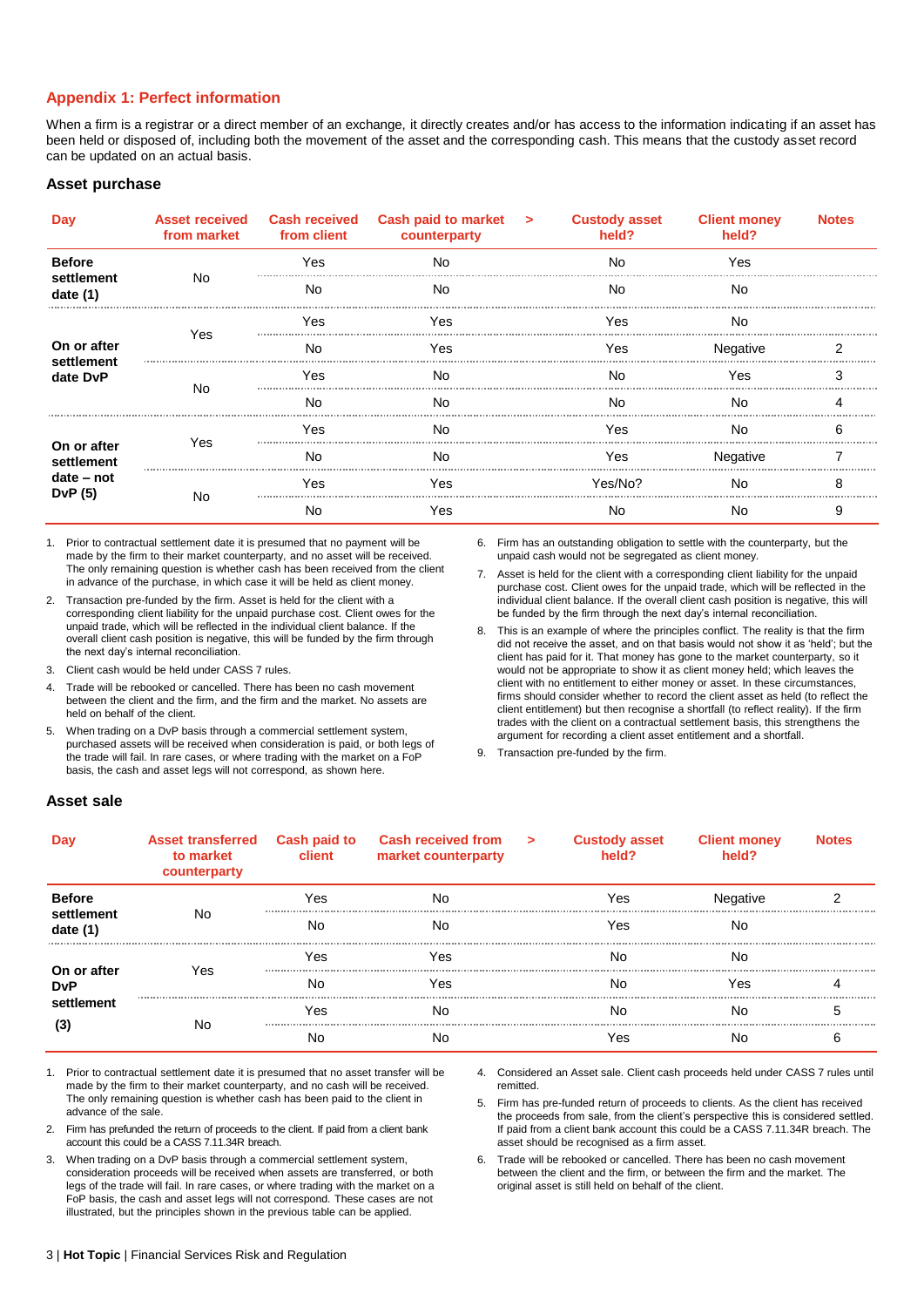## **Appendix 2: Near perfect information**

A firm with near perfect information is only able to see the cash side of the trade complete. However, under the 'best expectations' principle, if a firm can see that cash has moved on the contractual settlement date, and the trade is executed on a DvP basis; it can assume that the asset has also moved, and update its books and records accordingly. This effectively removes the anomalous situations, illustrated above, which can occur when cash and assets movements do not match.

#### **Asset purchase**

|                          | <b>Cash paid to market</b><br>counterparty | <b>Cash received</b><br>from client | $\geq$ | <b>Custody asset</b> | <b>Client money</b><br>held? |  |
|--------------------------|--------------------------------------------|-------------------------------------|--------|----------------------|------------------------------|--|
| <b>Before</b>            |                                            | Yes                                 |        | No                   | Yes                          |  |
| settlement<br>date $(1)$ | No                                         | No                                  |        | Nο                   | Nc                           |  |
|                          | Yes                                        | Yes                                 |        | es /                 | res                          |  |
| COB on                   | Yes                                        | Nο                                  |        | 'es                  |                              |  |
| settlement<br>date       | No                                         | Yes                                 |        | Nc                   | res                          |  |
|                          | N٥                                         | Nο                                  |        | Nc                   | NС                           |  |
|                          |                                            |                                     |        |                      |                              |  |

1. Prior to contractual settlement date it is presumed that no payment will be made by the firm to their market counterparty, and no asset will be received. The only remaining question is whether cash has been received from the client in advance of the purchase, in which case it will be held as client money.

2. Transaction pre-funded by the firm. Asset is held for the client with a corresponding client liability for the unpaid purchase cost. Client owes for the unpaid trade, which will be reflected in the individual client balance. If the overall client cash position is negative, this will be funded by the firm through the next day's internal reconciliation.

- 3. Client cash would be held under CASS 7 rules.
- 4. Trade will be rebooked or cancelled. There has been no cash movement between the client and the firm, and the firm and the market. No assets are held on behalf of the client.

5. In the days following the contractual settlement date, further cash movements may occur, for example receipt of the purchase amount from the client. The books and records should be updated to reflect the new situation – in this example removing the negative cash position identified in note (2).

6. Additionally, confirmation may be received that the asset position is not as recorded. Where this is the late receipt of an asset from the market counterparty, the firm's books and records can be updated to reflect the custody asset now held (and the cash corresponding settlement which has presumably been paid). However, if the confirmation shows that a custody asset which the firm has recorded as held, was not actually delivered; the firm will identify this as a discrepancy/shortfall and will need to follow the provisions in CASS 6.6.48G and subsequent rules.

## **Asset sale**

|                          | Cash received from<br>market counterparty | Cash paid to |  | <b>Custody asset</b> | <b>Client money</b><br><b>held?</b> |  |
|--------------------------|-------------------------------------------|--------------|--|----------------------|-------------------------------------|--|
| <b>Before</b>            |                                           | Yes          |  | Yes                  | Negative                            |  |
| settlement<br>date $(1)$ | No                                        | Nο           |  | res                  | Nc                                  |  |
|                          | Yes                                       | 'es          |  | N٢                   | Nc                                  |  |
| COB on                   | res                                       | Nο           |  | Nο                   | res                                 |  |
| settlement<br>date       | Nc                                        | es /         |  | Nc                   | N٢                                  |  |
|                          | No                                        | Nc           |  | 'es                  | NC                                  |  |
|                          |                                           |              |  |                      |                                     |  |

- 1. Prior to contractual settlement date it is presumed that no asset transfer will be made by the firm to their market counterparty, and no cash will be received. The only remaining question is whether cash has been paid to the client in advance of the sale.
- 2. Firm has prefunded the return of proceeds to the client. If paid from a client bank account this could be a CASS 7.11.34R breach.
- 3. When trading on a DvP basis through a commercial settlement system, consideration proceeds will be received when assets are transferred, or both legs of the trade will fail. In rare cases, or where trading with the market on a FoP basis, the cash and asset legs will not correspond. These cases are not illustrated, but the principles shown in the previous table can be applied.
- 4. Considered an Asset sale. Client cash proceeds held under CASS 7 rules until remitted.
- 5. Firm has pre-funded return of proceeds to clients. As the client has received the proceeds from sale, from the client's perspective this is considered settled. If paid from a client bank account this could be a CASS 7.11.34R breach. The asset should be recognised as a firm asset.
- 6. Trade will be rebooked or cancelled. There has been no cash movement between the client and the firm, or between the firm and the market. The original asset is still held on behalf of the client.
- 7. As with the purchase scenario above, the books and records will need to be updated to reflect any subsequent cash or asset movements, and any asset shortfall or discrepancy.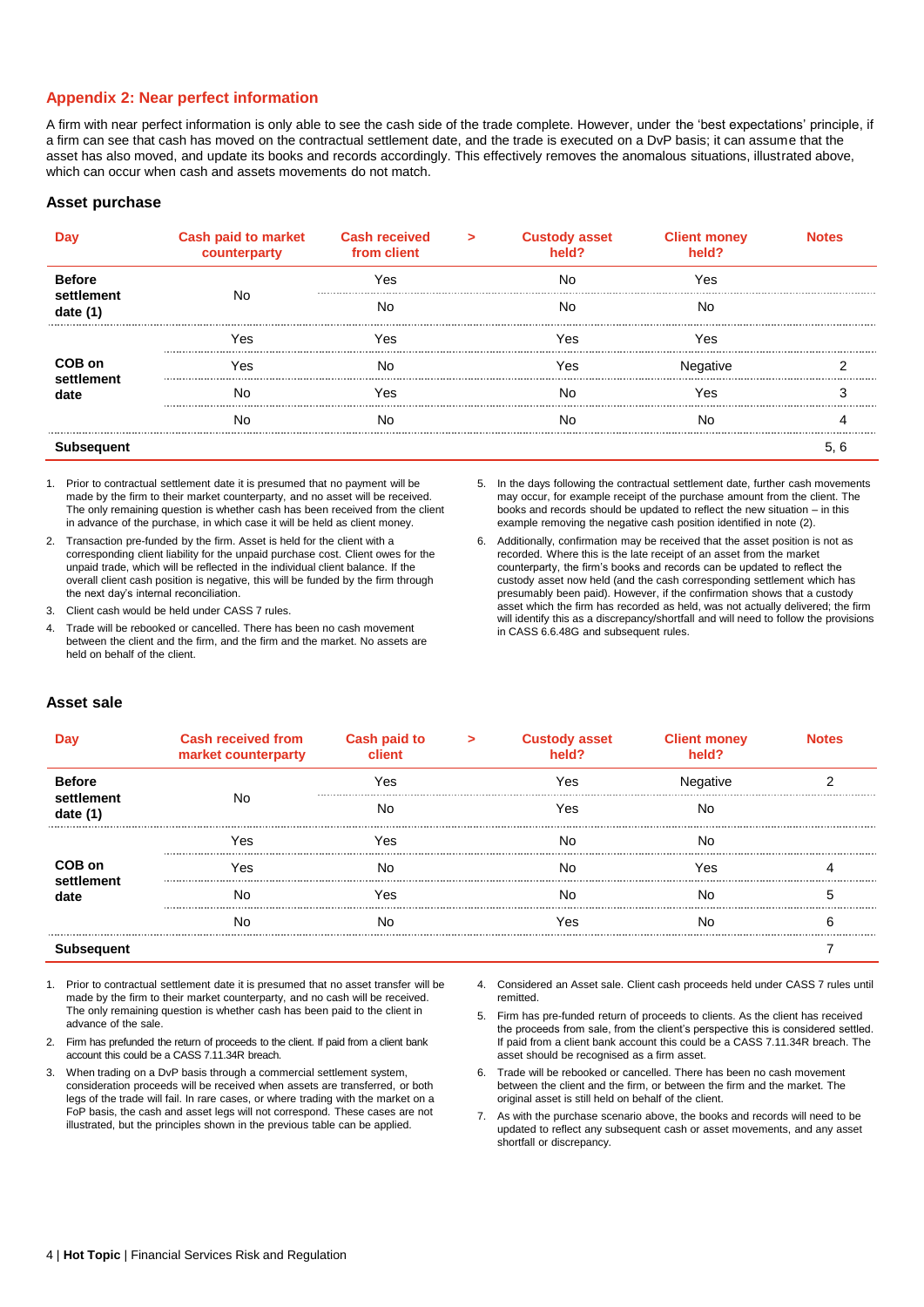## **Appendix 3: Imperfect information**

A firm with 'imperfect' information cannot see either side of the trade settling directly on settlement date. The extent of their information may be limited to just knowing that payment was made from the firm to an intermediate broker, but not whether the assets the payment was intended to fund were actually acquired. Such firms should still follow the best expectation principle – if under the control environment, a firm believes a trade has been successfully placed, it should update its books and records accordingly to reflect settlement. This will also align with updated books and records according to contractual settlement date, where a firm understands that a trade should process on contractual settlement date, and can therefore be considered as having settled by close of business on that date. As with the 'near perfect' scenario above, the books and records will need to be updated to reflect any subsequent cash or asset movements, and any asset shortfall or discrepancy.

However, if the nature of the trade is such that the firm does not have confidence that the asset movement has occurred; it does not have a basis for updating the custody books and records. Examples include 'free of payment' ('FoP') trades, and subscriptions to funds or share listings where payment has to be made in advance.

In situations where the firm has no information on the progress of a trade (such as a trade executed by an intermediate broker on an overseas exchange) then neither cash nor asset records would be updated until the trade is confirmed. However there are situations where the cash and asset movements are known to occur on different dates. If a client has subscribed to a speculative fund launch, and the firm has made a payment out of client funds, then it no longer holds client money (consistent with the CASS 7.11.34 R (2)(a) discharge of fiduciary duty). However it would be contrary to the principles of recording clients' entitlement and protecting their interests in insolvency if the firm recorded no asset either. The client will have paid money and obtained no entitlement in return. In these circumstances, a firm should consider recording a 'dummy' asset representing the client's entitlement to receive the shares/units when they are issued and/or return of their subscription payment.

## **Appendix 4: Fund managers**

#### **Fund purchase**

|                          | <b>Cash paid to</b><br><b>Trustee</b> | <b>Cash received</b><br>from client | $\geq$ | <b>Custody asset</b> | <b>Client money</b> |  |
|--------------------------|---------------------------------------|-------------------------------------|--------|----------------------|---------------------|--|
| <b>Before settlement</b> |                                       | Nc                                  |        |                      | NC                  |  |
| date                     |                                       | Yes                                 |        |                      | 7es                 |  |
| <b>COB on contract</b>   |                                       | Nc                                  |        |                      | NC                  |  |
| date                     |                                       | 7es                                 |        |                      | /es                 |  |
| <b>COB on settlement</b> |                                       | Nc                                  |        | es.                  | native              |  |
| date                     | res                                   | Yes                                 |        |                      |                     |  |

1. Trade has not completed yet. No cash movements have occurred and no asset is being held.

2. Client has paid for the trade but no assets have been registered in the name of the client (or nominee) and there is no obligation on the firm to deliver the asset as contract date has not passed. Cash should be held as client money.

3. The trade is not considered to be settled. Although the units have been created due to arriving at contract date, market settlement (to the fund manager) has not taken place – the units are therefore cancellable at any time. As the units are still cancellable, they are not deemed to be held on behalf of the client.

4. If settlement date has not passed, there is no obligation for the delivery of assets which needs to be fulfilled. The fund trustee has therefore created the units without being paid for them. This is therefore not considered settled.

5. Units have been created and paid for by the firm to the fund. The lack of incoming client payment should be recognised as a negative client money entitlement, as the client is now a debtor of the firm (CASS 7.16.22E element F). The payment should be pre-funded by the firm. If paid from a client bank account this may be a breach of CASS 7.11.34R. Prefunding should be performed using corporate monies.

6. Trade has fully completed.

#### **Fund sale**

|                          | <b>Cash received</b><br>from Trustee | <b>Cash proceeds</b><br>paid to client | $\geq$ | <b>Custody asset</b> | <b>Client money</b> | Notes |
|--------------------------|--------------------------------------|----------------------------------------|--------|----------------------|---------------------|-------|
| <b>Before settlement</b> | No                                   | Nc.                                    |        | 'es                  | Nc                  |       |
| date                     |                                      | Yes                                    |        |                      | res                 |       |
| <b>COB on contract</b>   | No                                   |                                        |        |                      | 'es                 |       |
| date                     |                                      | 'es                                    |        |                      | NC                  |       |
| <b>COB on settlement</b> | res                                  |                                        |        |                      | ۵۹٬                 |       |
|                          |                                      | 'es                                    |        |                      |                     |       |

1. Trade has not completed (yet). No cash movements have occurred and the asset is still being held.

2. Although cash settlement date has not passed, the trade is considered settled as the firm has pre-funded the return of monies to the client. From a client's perspective, as they have received the monies from the sale, the trade would be complete. If paid from a client bank account this could be a CASS 7.11.34R breach. The asset still exists and should now be recognised as a firm asset.

3. As contract date has passed, the firm is obligated to deliver. The client would expect that if the units have been cancelled, they would expect to have the cash therefore this would be considered as settled. The firm would be expected to prefund this into the client money account using its own monies. Should it pay this away from the client money account without prefunding, this would be a CASS 7 breach.

- 4. This trade is considered as settled as the client has received the proceeds. The firm would record a debtor from the fund, as the firm has pre-funded this redemption to meet the date agreed in the contract. If monies have been paid from the corporate account, this is not a breach. However, if the firm has paid this from the client money account, the firm must move firm money into the client money account.
- 5. Units have been cancelled. Therefore the client is entitled to the underlying proceeds. The firm should therefore move corporate money to the client money account to be held under the CASS 7 rules. Funds received prior to contract date cannot be held under the DvP exemption and must therefore be protected.

6. Trade has fully completed.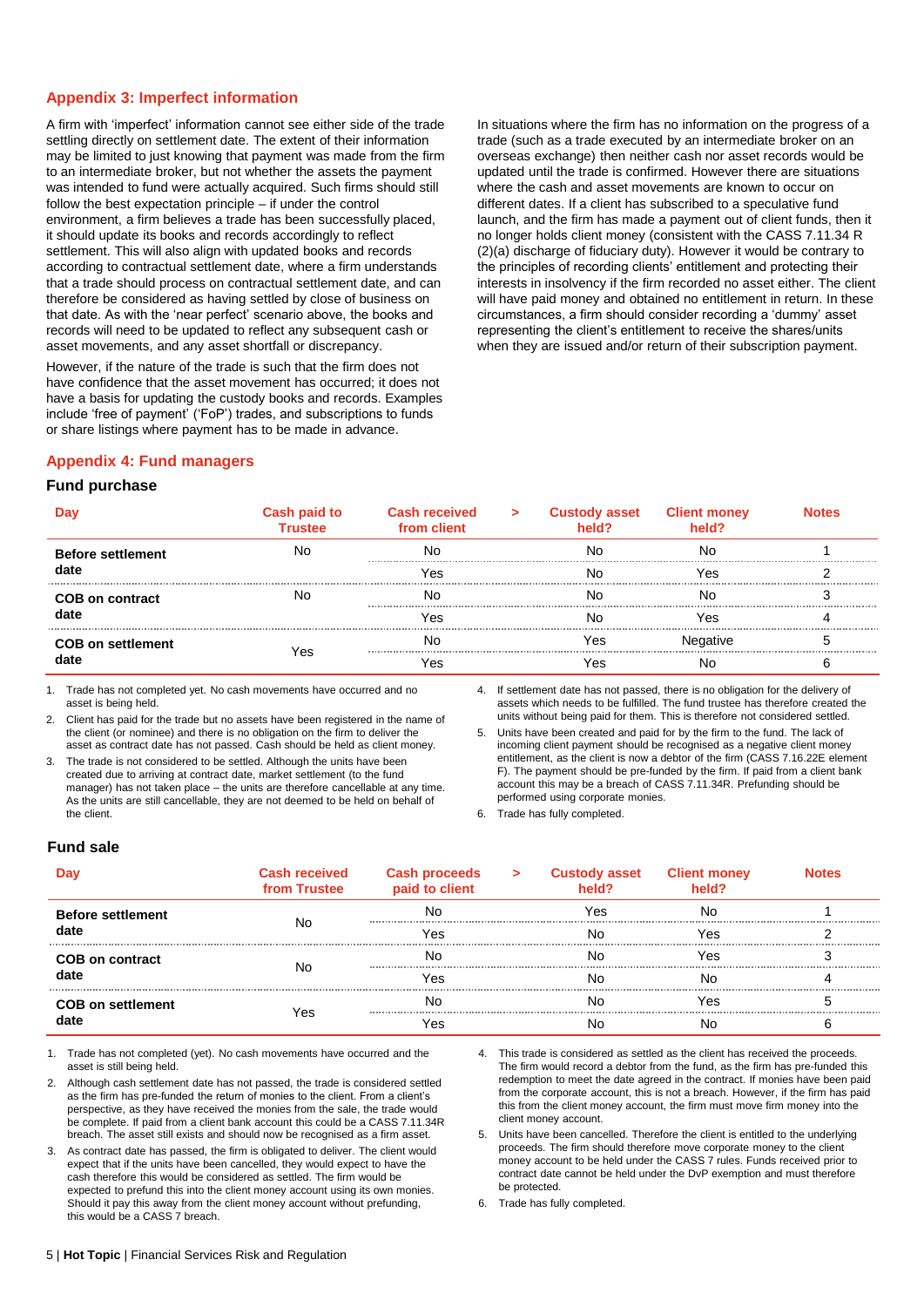## **Appendix 5: Key terms and definitions**

#### **Trade date**

Where a firm has placed a trade with a counterparty or fund manager, this transaction is considered to be 'traded'. For securities transaction, both the number of shares and the cash amount will be agreed as part of the trade. For fund transactions, only the number of units or value is agreed.

For this analysis we presume that a trade has been entered – so 'trade date' has passed. Any money received or held which is not connected to a trade would be considered free money and has no implications for holding custody assets. Any assets held which are not connected to a client trade would be considered firm assets and would not be covered by CASS 6.

#### **Contract date**

For fund transactions only: this is where the price per unit is calculated; and the resulting number of units, or cash amount to complete the trade is determined.

#### **Settlement**

Essentially there are three elements to settlement.

- Client cash settlement client pays the cost of a purchase to the firm OR firm pays the proceeds of a sale to the client.
- Market cash settlement For securities transactions and units in externally managed funds, firm pays the purchase cost to a market counterparty/receives the proceeds. For fund transactions where the firm is itself the fund manager/ACD, the firm pays the purchase cost to the fund/receives the proceeds.
- Asset registration For securities transactions the shares are already in existence: settlement occurs when the security is re-registered in the name of the purchaser or purchaser's nominee company. For fund transactions, settlement occurs when the new units are created in the fund register, or cancelled in the case of a sale. Typically for fund transactions, this will occur on contract date.

Note that for the purposes of maintaining its books and records, the firm may not immediately know that asset settlement has occurred. For this reason firms may update their assets records based on expected settlement or cash settlement.

#### **Expected settlement date/contractual settlement**

Analysis should take into account whether the agreed settlement date has passed, and whether the firm has agreed contractual settlement terms with the client. Prior to agreed settlement date, any money received or held would be considered free money and held in accordance with CASS 7.

If the firm has agreed contractual settlement, the trade should be presumed to have settled once the agreed settlement date has passed.

#### **Products**

Different scenarios apply to securities transactions and fund transactions

#### **DvP through commercial settlement**

Where securities or listed funds are traded through a commercial settlement system (e.g. CREST) on a DvP basis, market cash and asset settlement will occur on the same day (or not occur at all). This reduces the number of possible situations which can arise.

#### **ACD type DVP**

Where the firm is also the fund manager, any cash received or held in connection with fund transactions may be held in the firm's own bank account, rather than a client bank account. However this does not make a difference to the analysis of whether the corresponding asset is 'held' for CASS purposes.

#### **Key contacts**

## **Ben Higgin** Partner E: ben.x.higgin@pwc.com

T: +44(0) 77 2546 5393

**Chris Sermon** Senior Manager

E: chris.l.sermon@pwc.com T: +44(0) 78 3425 4567

## **Steve Linnegar Director** E: steven.c.linnegar@pwc.com T: +44(0) 75 9561 0349

## **Karen Poon** Senior Manager

E: karen.ka.wai.poon@pwc.com T: +44(0) 77 1521 1830

#### **www.pwc.co.uk/fsrr**

This content is for general information purposes only, and should not be used as a substitute for consultation with professional advisors.

© 2019 PricewaterhouseCoopers LLP. All rights reserved. PwC refers to the UK member firm, and may sometimes refer to the PwC network. Each member firm is a separate legal entity. Please see www.pwc.com/structure for further details.